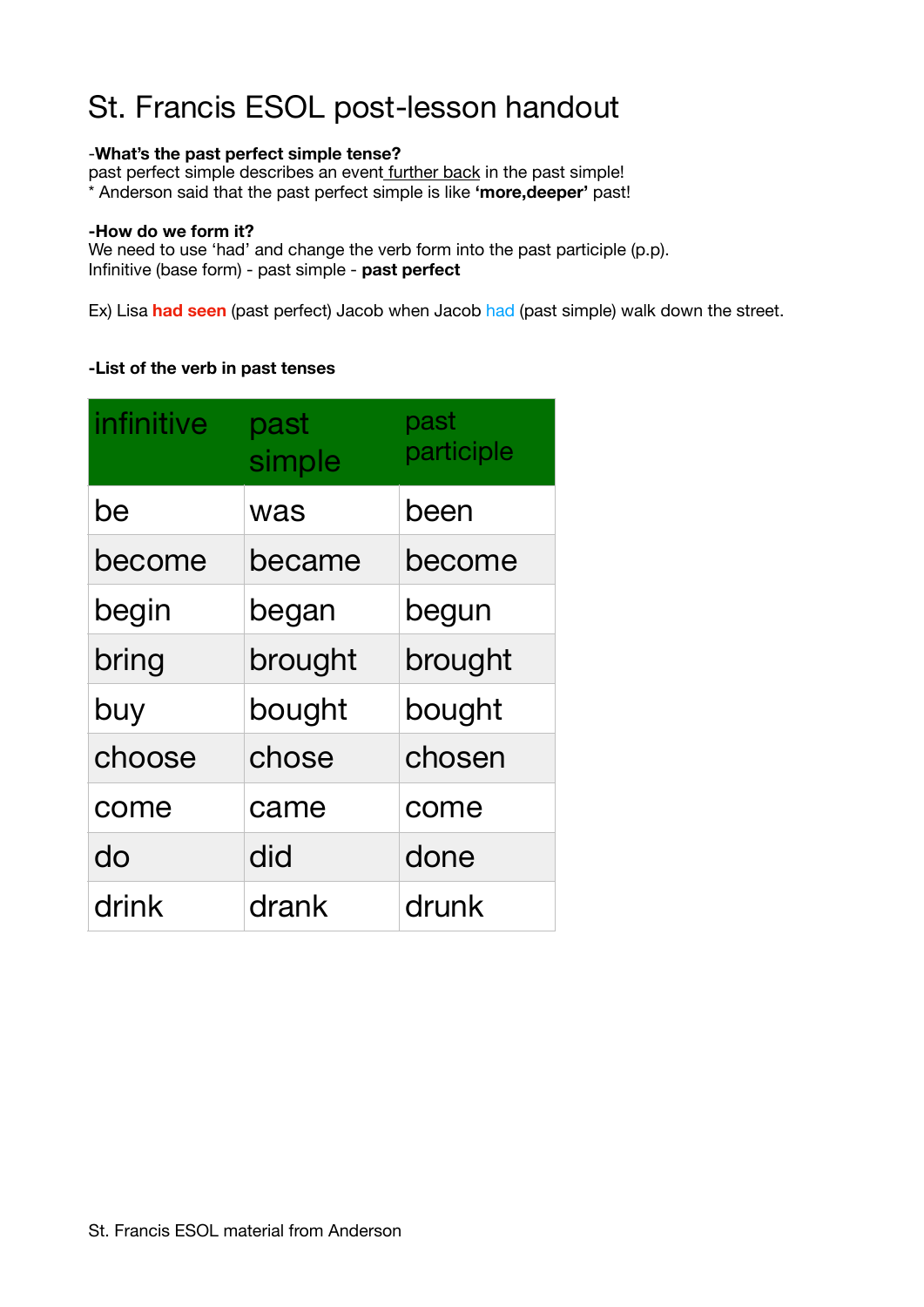# past perfect (blue) past simple (yellow)

### **Example sentences**

Anderson had been in Paris from 1900 to 1914 before he moved to New York in 1920.